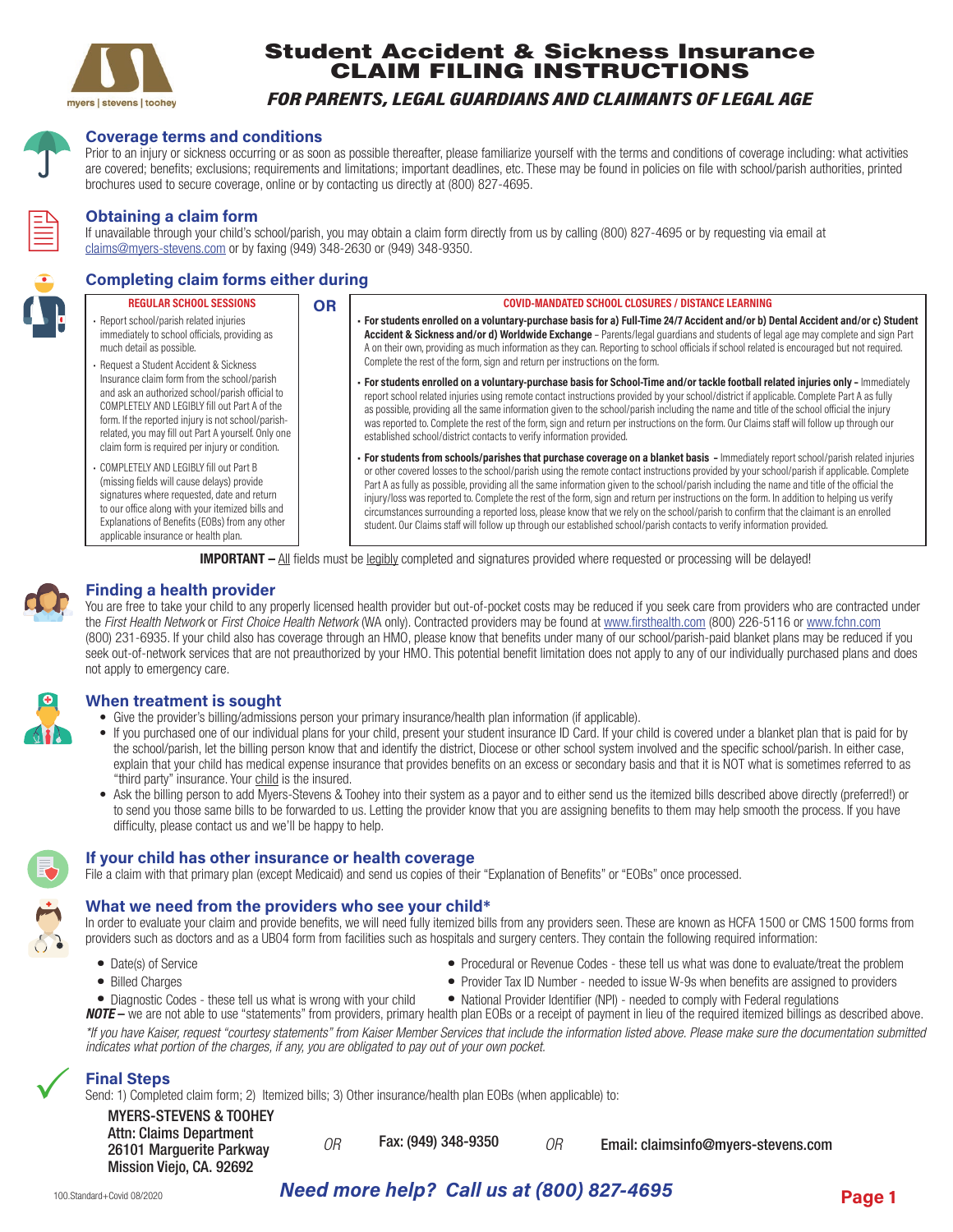

# STUDENT ACCIDENT & SICKNESS INSURANCE CLAIM FORM

| <b>PART A</b>                                                                                                                                                                                                                                                                                                                                                                                                                                                                                                                                                                                                                                                                                                                                                                                                                                                                                                                                                                                                                                                                                                                                                                                                                                                                                                                                                                                                    |                                                                                                                                                                                                                                      | <b>SCHOOL/PARISH STATEMENT</b>                           |                |                | (Parent, legal guardian or claimant of legal age may complete Part A if injury is not school/parish-related or if injury is<br>sustained during COVID-related distance learning at home) |                                                                                                   |              |                                                                                                                                    |                                 |                                         |                |  |
|------------------------------------------------------------------------------------------------------------------------------------------------------------------------------------------------------------------------------------------------------------------------------------------------------------------------------------------------------------------------------------------------------------------------------------------------------------------------------------------------------------------------------------------------------------------------------------------------------------------------------------------------------------------------------------------------------------------------------------------------------------------------------------------------------------------------------------------------------------------------------------------------------------------------------------------------------------------------------------------------------------------------------------------------------------------------------------------------------------------------------------------------------------------------------------------------------------------------------------------------------------------------------------------------------------------------------------------------------------------------------------------------------------------|--------------------------------------------------------------------------------------------------------------------------------------------------------------------------------------------------------------------------------------|----------------------------------------------------------|----------------|----------------|------------------------------------------------------------------------------------------------------------------------------------------------------------------------------------------|---------------------------------------------------------------------------------------------------|--------------|------------------------------------------------------------------------------------------------------------------------------------|---------------------------------|-----------------------------------------|----------------|--|
| NAME OF CLAIMANT                                                                                                                                                                                                                                                                                                                                                                                                                                                                                                                                                                                                                                                                                                                                                                                                                                                                                                                                                                                                                                                                                                                                                                                                                                                                                                                                                                                                 | <b>FIRST</b>                                                                                                                                                                                                                         | MI                                                       |                | LAST           |                                                                                                                                                                                          | AGE                                                                                               | GRADE        | $\Box$ FEMALE $\Box$ MALE                                                                                                          |                                 | DATE OF BIRTH<br>MO<br>I <sup>DAY</sup> | $I^{\gamma R}$ |  |
| ADDRESS OF CLAIMANT<br><b>CITY</b><br>ZIP CODE<br><b>STATE</b>                                                                                                                                                                                                                                                                                                                                                                                                                                                                                                                                                                                                                                                                                                                                                                                                                                                                                                                                                                                                                                                                                                                                                                                                                                                                                                                                                   |                                                                                                                                                                                                                                      |                                                          |                |                |                                                                                                                                                                                          |                                                                                                   |              |                                                                                                                                    |                                 |                                         |                |  |
| IS THE CLAIMANT A:<br>$\Box$ STUDENT<br>$\Box$ STAFF<br>$\Box$ VOLUNTEER<br>$\Box$ OTHER $\Box$                                                                                                                                                                                                                                                                                                                                                                                                                                                                                                                                                                                                                                                                                                                                                                                                                                                                                                                                                                                                                                                                                                                                                                                                                                                                                                                  |                                                                                                                                                                                                                                      |                                                          |                |                |                                                                                                                                                                                          | ID # FROM ID CARD (If applicable)                                                                 |              |                                                                                                                                    |                                 |                                         |                |  |
| NAME OF SCHOOL/PARISH                                                                                                                                                                                                                                                                                                                                                                                                                                                                                                                                                                                                                                                                                                                                                                                                                                                                                                                                                                                                                                                                                                                                                                                                                                                                                                                                                                                            |                                                                                                                                                                                                                                      | NAME OF DISTRICT, DIOCESE OR OTHER SCHOOL SYSTEM         |                |                |                                                                                                                                                                                          |                                                                                                   |              |                                                                                                                                    |                                 |                                         |                |  |
| SCHOOL/PARISH MAILING ADDRESS                                                                                                                                                                                                                                                                                                                                                                                                                                                                                                                                                                                                                                                                                                                                                                                                                                                                                                                                                                                                                                                                                                                                                                                                                                                                                                                                                                                    |                                                                                                                                                                                                                                      |                                                          |                |                | <b>CITY</b><br><b>STATE</b>                                                                                                                                                              |                                                                                                   |              |                                                                                                                                    | ZIP CODE                        |                                         |                |  |
| DURING WHAT ACTIVITY DID THE INJURY OCCUR?<br>INTERSCHOLASTIC PRACTICE<br>$\Box$ P.E.<br>CLASSROOM<br>PLAYGROUND<br>$\Box$ TRAVEL<br>INTERSCHOLASTIC GAME<br>$\Box$ AT HOME<br>$\Box$ FIELD TRIP<br>$\Box$ CYO<br>$\Box$ PAL<br>$\Box$ OTHER<br>RELIGIOUS EDUCATION<br>CONFIRMATION<br>YOUTH MINISTRY<br>YOUNG ADULT MINISTRY                                                                                                                                                                                                                                                                                                                                                                                                                                                                                                                                                                                                                                                                                                                                                                                                                                                                                                                                                                                                                                                                                    |                                                                                                                                                                                                                                      |                                                          |                |                |                                                                                                                                                                                          |                                                                                                   |              |                                                                                                                                    |                                 |                                         |                |  |
| WAS THE CLAIMANT PARTICIPATING IN A SPORT NOT SCHOOL/PARISH-SPONSORED<br>$\Box$ YES<br>AND SUPERVISED?<br>$\Box$ NO                                                                                                                                                                                                                                                                                                                                                                                                                                                                                                                                                                                                                                                                                                                                                                                                                                                                                                                                                                                                                                                                                                                                                                                                                                                                                              |                                                                                                                                                                                                                                      |                                                          |                |                | TYPE OF SPORT:                                                                                                                                                                           | DOES THE SCHOOL/PARISH HAVE ANY RECORD OF ANY HEALTH<br>COVERAGE FOR THE CLAIMANT?<br><b>TYES</b> | $\Box$ NO    |                                                                                                                                    |                                 |                                         |                |  |
| IF YES, LIST NAME OF SPORTS ORGANIZATION:<br>DATE OF INJURY/SICKNESS<br>M <sub>0</sub><br>DAY<br>YR                                                                                                                                                                                                                                                                                                                                                                                                                                                                                                                                                                                                                                                                                                                                                                                                                                                                                                                                                                                                                                                                                                                                                                                                                                                                                                              |                                                                                                                                                                                                                                      | TIME OF INJURY<br>A.M. / P.M.<br>$\Box$ LEFT             |                |                | WHAT PART OF THE BODY WAS INJURED?<br>$\Box$ RIGHT                                                                                                                                       |                                                                                                   |              | If YES, name of plan:<br>HAS THE CLAIMANT SUFFERED FROM SAME OR SIMILAR CONDITION BEFORE?<br>$\Box$ YES $\Box$ NO<br>IF YES, WHEN? |                                 |                                         |                |  |
|                                                                                                                                                                                                                                                                                                                                                                                                                                                                                                                                                                                                                                                                                                                                                                                                                                                                                                                                                                                                                                                                                                                                                                                                                                                                                                                                                                                                                  | (CIRCLE ONE)<br>PROVIDE DETAILS ON HOW AND WHERE THE INJURY OR ILLNESS OCCURRED. PLEASE BE SPECIFIC                                                                                                                                  |                                                          |                |                |                                                                                                                                                                                          |                                                                                                   |              |                                                                                                                                    |                                 |                                         |                |  |
|                                                                                                                                                                                                                                                                                                                                                                                                                                                                                                                                                                                                                                                                                                                                                                                                                                                                                                                                                                                                                                                                                                                                                                                                                                                                                                                                                                                                                  |                                                                                                                                                                                                                                      |                                                          |                |                |                                                                                                                                                                                          |                                                                                                   |              |                                                                                                                                    |                                 |                                         |                |  |
| NAME AND TITLE OF SUPERVISING OFFICIAL AT TIME OF INJURY                                                                                                                                                                                                                                                                                                                                                                                                                                                                                                                                                                                                                                                                                                                                                                                                                                                                                                                                                                                                                                                                                                                                                                                                                                                                                                                                                         |                                                                                                                                                                                                                                      |                                                          |                |                | WAS HE/SHE A WITNESS TO THE ACCIDENT?<br>$\Box$ NO<br>$\Box$ YES                                                                                                                         |                                                                                                   |              |                                                                                                                                    | DATE SCHOOL/PARISH WAS NOTIFIED |                                         |                |  |
|                                                                                                                                                                                                                                                                                                                                                                                                                                                                                                                                                                                                                                                                                                                                                                                                                                                                                                                                                                                                                                                                                                                                                                                                                                                                                                                                                                                                                  |                                                                                                                                                                                                                                      | NAME AND TITLE OF SCHOOL OFFICIAL INJURY WAS REPORTED TO |                |                | SIGNATURE<br>DATE SIGNED<br>X                                                                                                                                                            |                                                                                                   |              |                                                                                                                                    |                                 | SCHOOL/PARISH TELEPHONE NUMBER          |                |  |
| <b>PART B</b><br><b>PARENT OR LEGAL GUARDIAN INFORMATION</b>                                                                                                                                                                                                                                                                                                                                                                                                                                                                                                                                                                                                                                                                                                                                                                                                                                                                                                                                                                                                                                                                                                                                                                                                                                                                                                                                                     |                                                                                                                                                                                                                                      |                                                          |                |                |                                                                                                                                                                                          |                                                                                                   |              |                                                                                                                                    |                                 |                                         |                |  |
|                                                                                                                                                                                                                                                                                                                                                                                                                                                                                                                                                                                                                                                                                                                                                                                                                                                                                                                                                                                                                                                                                                                                                                                                                                                                                                                                                                                                                  | NAME OF CLAIMANT'S PRIMARY PHYSICIAN<br><b>ADDRESS</b>                                                                                                                                                                               |                                                          |                |                |                                                                                                                                                                                          |                                                                                                   | PHONE NUMBER |                                                                                                                                    |                                 |                                         |                |  |
| IS THE CLAIMANT COVERED, DIRECTLY AND/OR AS A DEPENDENT UNDER ANY OTHER INSURANCE OR HEALTH PLAN(S)?<br>IF YES, NAME OF PLAN(S)                                                                                                                                                                                                                                                                                                                                                                                                                                                                                                                                                                                                                                                                                                                                                                                                                                                                                                                                                                                                                                                                                                                                                                                                                                                                                  |                                                                                                                                                                                                                                      |                                                          |                |                |                                                                                                                                                                                          | $\Box$ YES<br>$\Box$ NO                                                                           |              |                                                                                                                                    |                                 | POLICY NUMBER(S)                        |                |  |
| NAME OF CLAIMANT'S EMPLOYER (if applicable)                                                                                                                                                                                                                                                                                                                                                                                                                                                                                                                                                                                                                                                                                                                                                                                                                                                                                                                                                                                                                                                                                                                                                                                                                                                                                                                                                                      |                                                                                                                                                                                                                                      |                                                          | <b>ADDRESS</b> |                |                                                                                                                                                                                          |                                                                                                   |              |                                                                                                                                    |                                 | PHONE NUMBER                            |                |  |
| <b>NAME OF FATHER OR LEGAL MALE GUARDIAN</b>                                                                                                                                                                                                                                                                                                                                                                                                                                                                                                                                                                                                                                                                                                                                                                                                                                                                                                                                                                                                                                                                                                                                                                                                                                                                                                                                                                     |                                                                                                                                                                                                                                      |                                                          |                |                | MOBILE TELEPHONE NO.                                                                                                                                                                     |                                                                                                   |              |                                                                                                                                    |                                 | HOME TELEPHONE NO.                      |                |  |
| <b>ADDRESS</b>                                                                                                                                                                                                                                                                                                                                                                                                                                                                                                                                                                                                                                                                                                                                                                                                                                                                                                                                                                                                                                                                                                                                                                                                                                                                                                                                                                                                   |                                                                                                                                                                                                                                      |                                                          | <b>CITY</b>    |                |                                                                                                                                                                                          | <b>STATE</b>                                                                                      |              | ZIP CODE                                                                                                                           |                                 |                                         |                |  |
| NAME OF EMPLOYER<br>Self Employed Part Time Unemployed                                                                                                                                                                                                                                                                                                                                                                                                                                                                                                                                                                                                                                                                                                                                                                                                                                                                                                                                                                                                                                                                                                                                                                                                                                                                                                                                                           |                                                                                                                                                                                                                                      |                                                          |                | WORK TELEPHONE |                                                                                                                                                                                          |                                                                                                   |              |                                                                                                                                    |                                 |                                         |                |  |
| ADDRESS OF EMPLOYER<br><b>CITY</b><br><b>STATE</b><br>ZIP CODE                                                                                                                                                                                                                                                                                                                                                                                                                                                                                                                                                                                                                                                                                                                                                                                                                                                                                                                                                                                                                                                                                                                                                                                                                                                                                                                                                   |                                                                                                                                                                                                                                      |                                                          |                |                |                                                                                                                                                                                          |                                                                                                   |              |                                                                                                                                    |                                 |                                         |                |  |
| NAME OF MOTHER OR LEGAL FEMALE GUARDIAN                                                                                                                                                                                                                                                                                                                                                                                                                                                                                                                                                                                                                                                                                                                                                                                                                                                                                                                                                                                                                                                                                                                                                                                                                                                                                                                                                                          |                                                                                                                                                                                                                                      |                                                          |                |                | MOBILE TELEPHONE NO.                                                                                                                                                                     |                                                                                                   |              |                                                                                                                                    | HOME TELEPHONE NO.              |                                         |                |  |
| <b>ADDRESS</b>                                                                                                                                                                                                                                                                                                                                                                                                                                                                                                                                                                                                                                                                                                                                                                                                                                                                                                                                                                                                                                                                                                                                                                                                                                                                                                                                                                                                   |                                                                                                                                                                                                                                      |                                                          |                | CITY           |                                                                                                                                                                                          |                                                                                                   | <b>STATE</b> | ZIP CODE                                                                                                                           |                                 |                                         |                |  |
| Self Employed Part Time I Unemployed<br>NAME OF FMPI OYER                                                                                                                                                                                                                                                                                                                                                                                                                                                                                                                                                                                                                                                                                                                                                                                                                                                                                                                                                                                                                                                                                                                                                                                                                                                                                                                                                        |                                                                                                                                                                                                                                      |                                                          |                | WORK TELEPHONE |                                                                                                                                                                                          |                                                                                                   |              |                                                                                                                                    |                                 |                                         |                |  |
| ADDRESS OF EMPLOYER<br><b>CITY</b><br><b>STATE</b><br>ZIP CODE                                                                                                                                                                                                                                                                                                                                                                                                                                                                                                                                                                                                                                                                                                                                                                                                                                                                                                                                                                                                                                                                                                                                                                                                                                                                                                                                                   |                                                                                                                                                                                                                                      |                                                          |                |                |                                                                                                                                                                                          |                                                                                                   |              |                                                                                                                                    |                                 |                                         |                |  |
| AUTHORIZATION: I hereby authorize any School, Participating Organization, Policyholder, trust, employer, insurance company, health plan, medical/dental provider or other person or entity to release any information/<br>documentation needed to process this claim to Myers-Stevens & Toohey Co., Inc. (MST) or its insuring company when requested by them to do so. This may include but is not limited to: details of the reported loss;<br>identification of witnesses and supervisors; verification of other insurance or health coverage; coverage terms; explanations of benefits; complete health records including those involving mental/emotional disorders and<br>substance abuse; prescription drug history and fully itemized bills in the form of CMS/HCFA 1500s and UB04s. If the claim is reportedly the result of participating in a School, Participating Organization or Policyholder ac<br>I authorize MST to share information concerning this claim as necessary with representatives of the School, Participating Organization or Policyholder as applicable. I understand that the authorization to release claim-rel<br>information/documentation to MST will terminate two years from the date of signature unless terminated in writing on an earlier date by me. A photo static/digital copy of this authorization shall be considered as valid and<br>effective as the original. |                                                                                                                                                                                                                                      |                                                          |                |                |                                                                                                                                                                                          |                                                                                                   |              |                                                                                                                                    |                                 |                                         |                |  |
| NAME<br>ASSIGNMENT OF BENEFITS: I authorize the payment of benefits directly to the provider(s) of services and/or supplies associated with this claim.                                                                                                                                                                                                                                                                                                                                                                                                                                                                                                                                                                                                                                                                                                                                                                                                                                                                                                                                                                                                                                                                                                                                                                                                                                                          |                                                                                                                                                                                                                                      | RELATIONSHIP TO CLAIMANT                                 |                |                |                                                                                                                                                                                          |                                                                                                   |              |                                                                                                                                    |                                 | DATE                                    |                |  |
|                                                                                                                                                                                                                                                                                                                                                                                                                                                                                                                                                                                                                                                                                                                                                                                                                                                                                                                                                                                                                                                                                                                                                                                                                                                                                                                                                                                                                  |                                                                                                                                                                                                                                      |                                                          |                |                |                                                                                                                                                                                          |                                                                                                   |              |                                                                                                                                    |                                 | DATE                                    |                |  |
| FRAUD WARNING: Any person who knowingly and with intent to defraud any insurance company or other persons, files a statement of claim containing any materially false information, or conceals for the purpose of<br>misleading, information concerning any fact material thereto commits a fraudulent insurance act, which is a crime, subject to criminal prosecution and/or civil penalties.<br>I have read and acknowledge the General Fraud Warning above and the specific version for my state on the reverse side.                                                                                                                                                                                                                                                                                                                                                                                                                                                                                                                                                                                                                                                                                                                                                                                                                                                                                        |                                                                                                                                                                                                                                      |                                                          |                |                |                                                                                                                                                                                          |                                                                                                   |              |                                                                                                                                    |                                 |                                         |                |  |
| NAME                                                                                                                                                                                                                                                                                                                                                                                                                                                                                                                                                                                                                                                                                                                                                                                                                                                                                                                                                                                                                                                                                                                                                                                                                                                                                                                                                                                                             | RELATIONSHIP TO CLAIMANT <b>AND THE SET AND THE SET AND THE SET AND THE SET AND THE SET AND THE SET AND THE SET AND THE SET AND THE SET AND THE SET AND THE SET AND THE SET AND THE SET AND THE SET AND THE SET AND THE SET AND </b> |                                                          |                |                |                                                                                                                                                                                          |                                                                                                   |              | SIGNATURE X <b>X</b>                                                                                                               |                                 | DATE                                    |                |  |